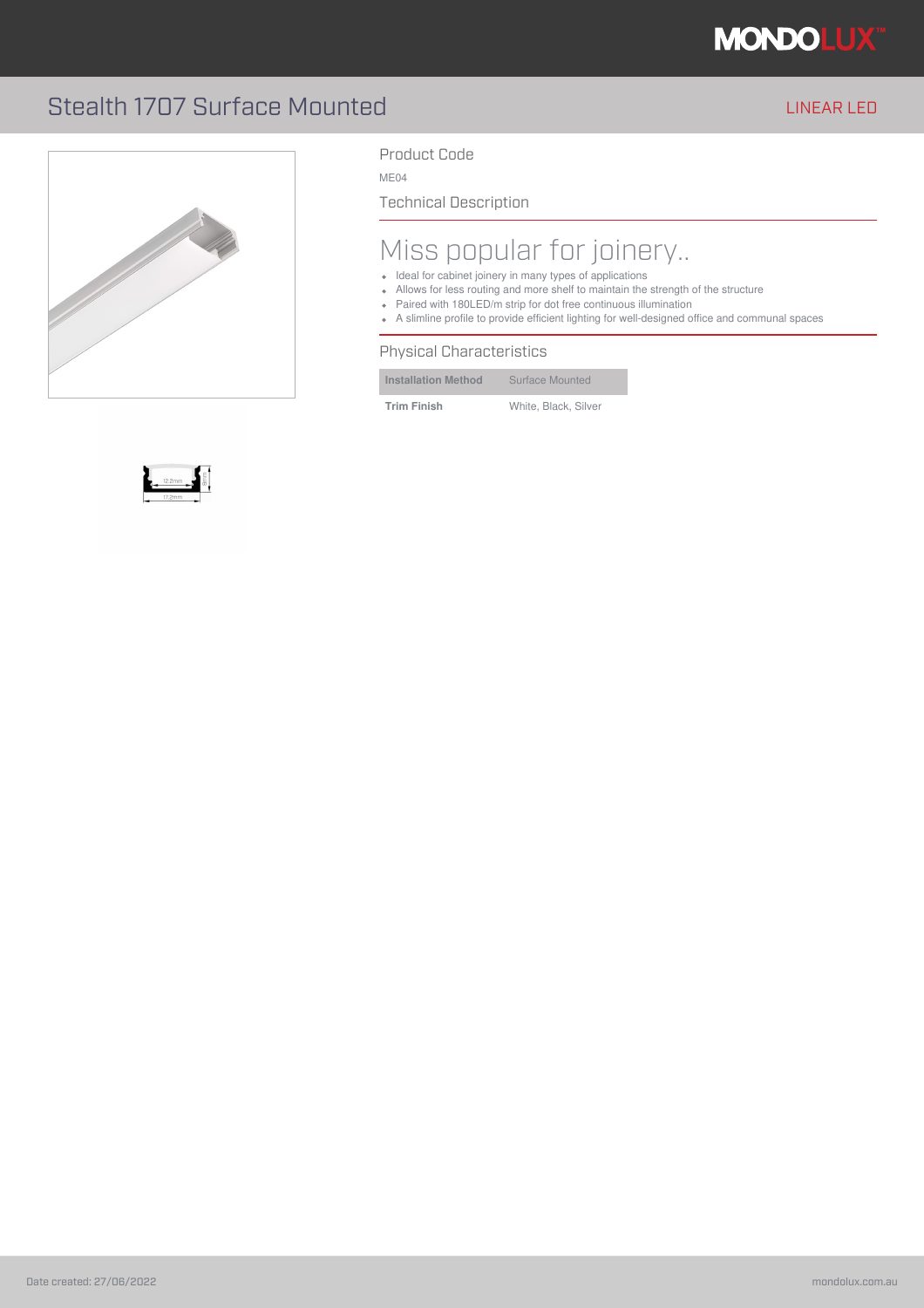

## Stealth 1707 Surface Mounted

Product Accessories

| LINEAR LED |  |  |  |  |
|------------|--|--|--|--|
|            |  |  |  |  |
|            |  |  |  |  |

| Item | Code          | Description                                                                                      |
|------|---------------|--------------------------------------------------------------------------------------------------|
|      | MAE04DIO-2000 | Mondolux Accessories Extrusion Diffuser Stealth<br>1707/Stealth 1715 Opal 2000mm x W17.2mm       |
|      | MAE04DIO-3000 | Mondolux Accessories Extrusion Diffuser Stealth<br>1707/Stealth 1715 Opal 3000mm x W17.2mm       |
|      | MAE04DIO-2500 | Mondolux Accessories Extrusion Diffuser Stealth<br>1707/Stealth 1715 Opal 2500mm x W17.2mm       |
|      | MAE04EC3      | Mondolux Accessories Extrusion End Cap Closed Stealth<br>1707 Surface Mounted Silver             |
|      | MAE04EO3      | Mondolux Accessories Extrusion End Cap Open Stealth<br>1707 Surface Mounted Silver               |
|      | MAE04MC3      | Mondolux Accessories Extrusion Mounting Clip Stealth<br>1707/Stealth 1715 Surface Mounted Silver |